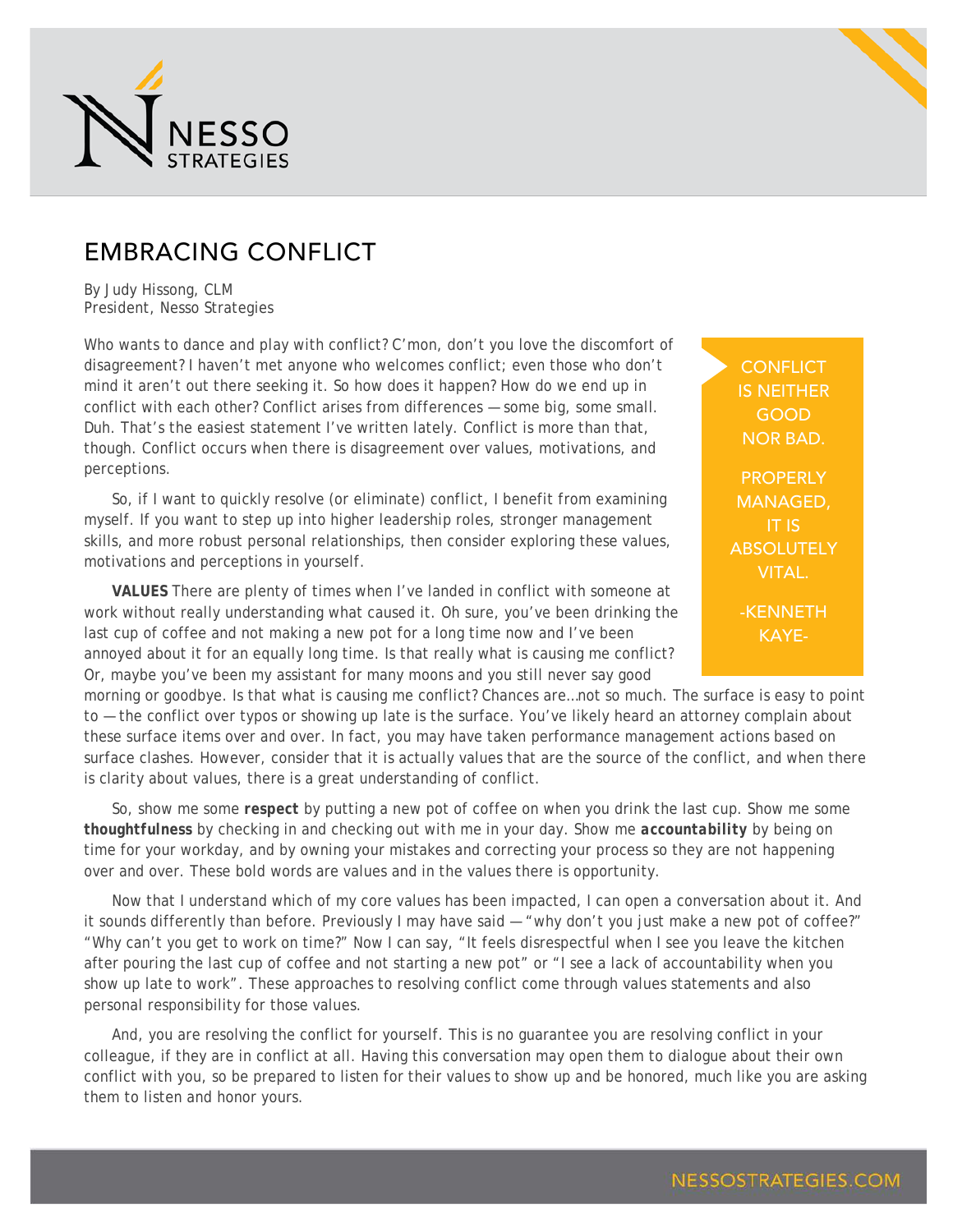

**MOTIVATION** We all have unique styles and motivations and, particularly in our communications, we may find ourselves in conflict over them. I may be motivated to quickly move forward on an initiative, where you believe we need some time to look at all the angles and gather more information before making a decision. You may be motivated to have regular meetings to update everyone involved in the project where I may prefer to send an email update when a new decision must be made. Are either of us wrong? Nope. Are either of us stifled by the motivations of the other? You bet! I may land in conflict with you over the frequency and duration of meetings on this project and you may not even know it!

Here is my opportunity to understand how I am motivated. When I have the emotional intelligence - the internal awareness of how I move through the world — I am equipped with the skills to manage and resolve conflict. And, there is another layer here because my motivations may change in conflict. I may be motivated by that quick progression on a project and, if I am stalled, I may become motivated to accommodate you in having those regular meetings that I initially pegged as a waste of time. What? Talk about confusion! This is exactly why leadership isn't for everyone and explains how leadership is amorphous and difficult to define, let alone master.

As I grow to understand my motivations, especially where I am differently motivated in conflict, I grow in my ability to communicate through the conflict to a clearer understanding. Now consider this – what if you aren't even aware I'm in conflict? You are pleased that I'm now attending the regular meetings without pushback, so it doesn't occur to you that there is conflict inside me.

Now, I have an even bigger opportunity to approach and address the conflict through my motivation. I may approach you with something like this, "I'm not clear the purpose of these regular meetings. I've been going along with them because I was tired of fighting them. Can we create a clear agenda and outcome for each meeting so I understand the purpose of them?" Now I've declared my motivation (have an outcome) and asked for what will help me feel good again about this project while identifying that I have been operating in an accommodating capacity in my conflict.

**PERCEPTION** Perception is reality. It's not a new phrase, and it's getting a lot more attention in the last several years. If you've ever had the opportunity to provide an apology with something like, "I was only trying to help" or "I thought I was doing the right thing", then you have experience with perception being reality for someone else! When I go to work each day, you are left to decide what motivates me to be there and your perception is created by your own filters around career and work.

You may be the consummate professional — each day in a suit and habitually arriving early and staying late. What perception does your staff have of you? Do they see you as professional or stuffy? What about your leadership team? Do they see you as professional or difficult to keep up with? Their perception, which is their reality, can cause them conflict with you.

**CONFLICT** MANAGEMENT ISN'T **CONFLICT** AVOIDANCE.

AND, IT'S NOT **CONFLICT SUPPRESSION** 

How do you see your staff? The ones who show up right on time, leave right on time, meet the dress code (even though some days you wonder…) — how do you perceive them? Your filter creates your reality and in this instance you may deem them less professional than you are. Is that the lens they would look through?

When I'm addressing productivity performance in an employee, I am approaching the conversation through my perception. To have a different view, I need a different lens, so I ask instead of answer. The conflict that exists about your productivity starts with a conversation about how you see your contributions, how you feel you are delivering your responsibilities, and how you believe you are perceived by those you work for and with. The clarity of a new lens gives me guidance in managing the conflict.